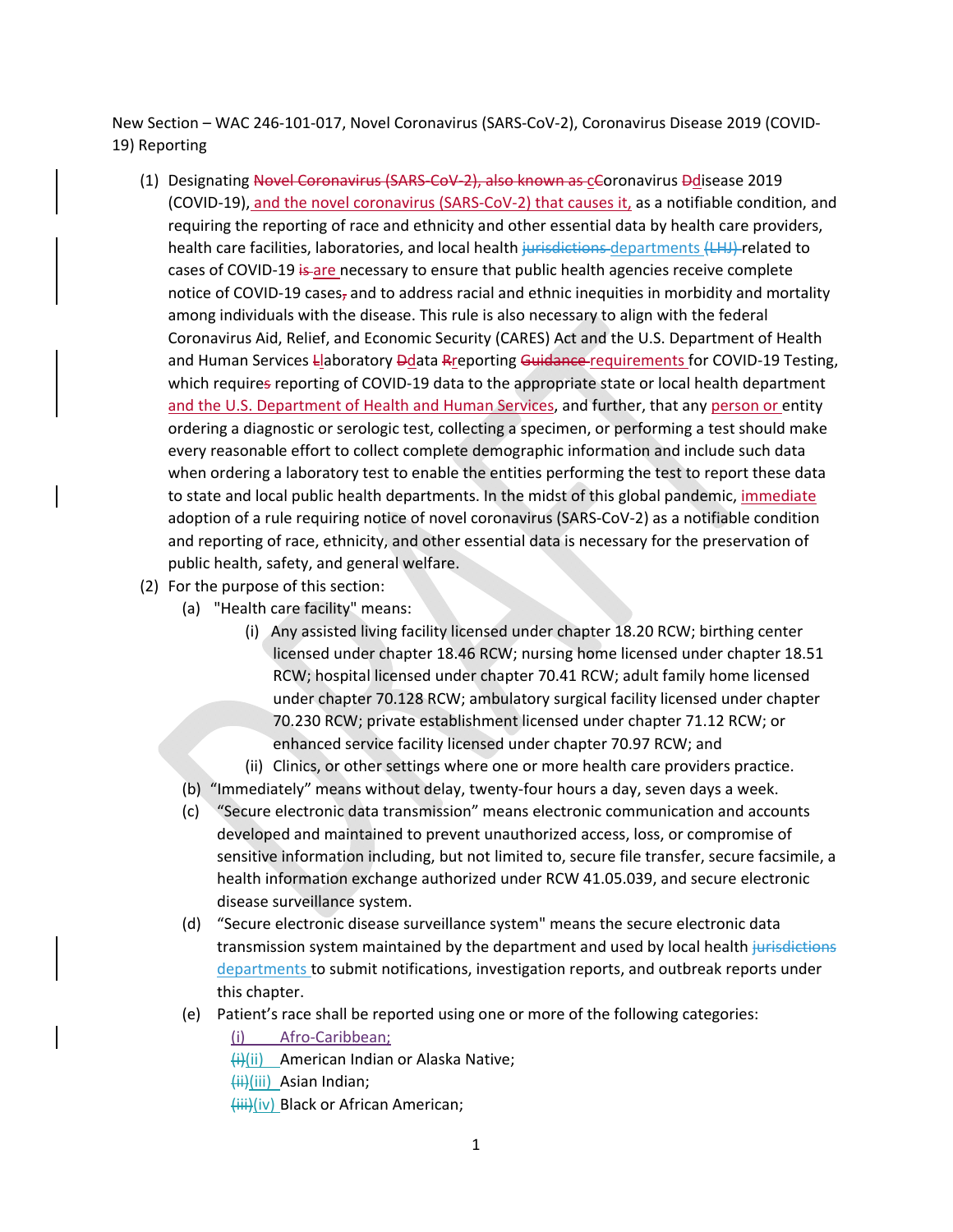(iv)(v) Chinese; (vi) Congolese; (vii) Eritrean; (viii) Ethiopian;  $(x)$  Filipino;  $(vi)(x)$  Guamanian or Chamorro; (vii)(xi)Japanese; (xii) Kenyan; (viii)(xiii) Korean; (xiv) Middle Eastern/North African; (ix)(xv) Native Hawaiian; (xvi) Other African Immigrant;  $\frac{f(x)}{f(x)}$  Other Asian; (xi)(xviii) Other Pacific Islander;  $\left\langle xii\right\rangle$ (xix) Samoan; (xx) Somali; (xxi) South African; (xxii) Ugandan; (xiii)(xxiii) Vietnamese;

(xiv)(xxiv) White; and

 $(xv)(xxv)$  Refused to answer.

- (f) Patient's ethnicity shall be reported using one or more of the following categories:
	- (i) Cuban;
	- (ii) Mexican, Mexican American, Chicano/a;
	- (iii) Not of Hispanic, Latino/a, or Spanish origin;
	- (iv) Other Hispanic, Latino, or Spanish origin;
	- (v) Puerto Rican; and
	- (vi) Refused to answer.
- (g) Patient's preferred language shall be reported using one of the following categories:
	- (i) Amharic;
	- (ii) Arabic;
	- (iii) Burmese;
	- (iv) Chinese;

(v) Chuukese;

(vi) English;

(vi)(vii)Filipino/Pilipino;

(vii)(viii) French;

(viii)(ix) German;

- $\frac{f(x)}{x}$  Hindi;
- $(x)$  Hmong;

(xi)(xii)Japanese;

(xii)(xiii) Karen languages;

(xiii)(xiv) Korean;

 $\overline{(xiv)(xv)}$  Lao;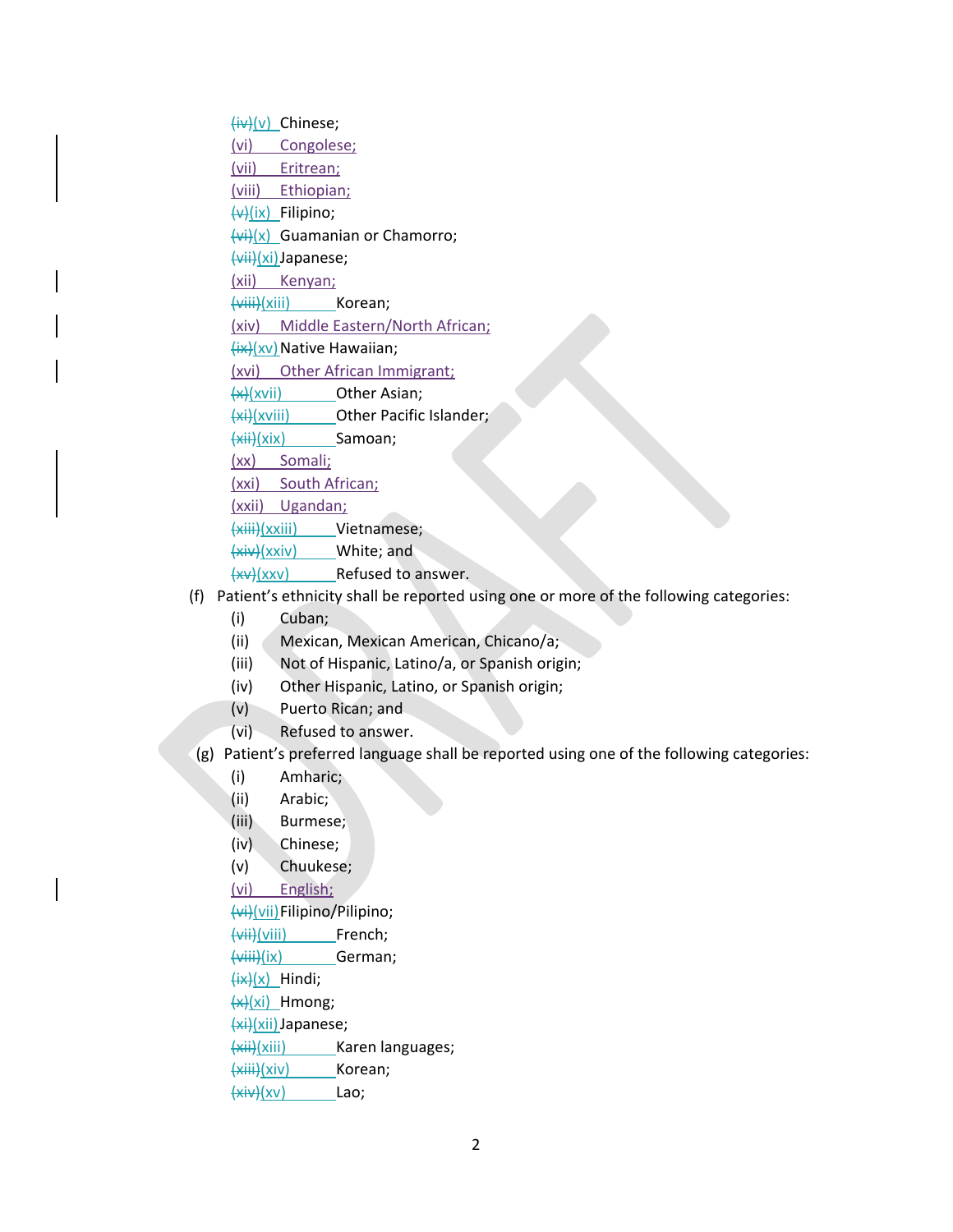$\left(\frac{xy}{xy}\right)$  Marshallese; (xvi)(xvii) Nepali; (xvii)(xviii) Oromo; (xviii)(xix) Persian;  $(xix)(xx)$  Portuguese; (xx)(xxi) Punjabi; (xxi)(xxii) Romanian; (xxii)(xxiii) Russian; (xxiii)(xxiv) Samoan; (xxiv)(xxv) Somali;  $\frac{f(x)}{f(x)}$  Spanish; (xxvi)(xxvii) Swahili; (xxvii)(xxviii) Tagalog; (xxviii)(xxix) Tamil; (xxix)(xxx) Telugu; (xxx)(xxxi) Thai; (xxxi)(xxxii) Tigrinya; (xxxii)(xxxiii) Urdu; (xxxiii)(xxxiv) Ukrainian; (xxxiv)(xxxv) Vietnamese; (xxxv)(xxxvi) Other language; and (xxxvi)(xxxvii) Refused to answer.

- (h) Ask on order entry questions are:
	- (i) Is this the patient's first novel coronavirus (SARS‐CoV‐2) test? (yes, no, unknown);
	- (ii) Is the patient employed in health care? (yes, no, unknown);
	- (iii) Is the patient symptomatic as defined by the Centers for Disease Control and Prevention (CDC)? (yes, no, unknown). If yes, then provide date of symptom onset (mm/dd/yy);
	- (iv) Is the patient hospitalized for novel coronavirus (SARS‐CoV‐2)? (yes, no, unknown);
	- (v) Is the patient in the intensive care unit (ICU) (yes, no, unknown);
	- (vi) Is the patient a resident in a congregate care setting (including, but not limited to, nursing homes, residential care for people with intellectual and developmental disabilities, psychiatric treatment facilities, group homes, board and care homes, homeless shelter, foster care, correctional facilities, farmworker housing)? (yes, no, unknown); and
	- (vii) Is the patient pregnant? (yes, no, unknown).
- (3) Unless a health care facility has assumed the notification duties of the principal health care provider under subsection (8) of this section, the principal health care provider shall submit individual case reports of novel coronavirus (SARS-CoV-19) to the local health jurisdiction department via secure electronic data transmission using a file format or template specified by the department:
	- (a) Within 24 hours of receiving a laboratory confirmed positive test result; and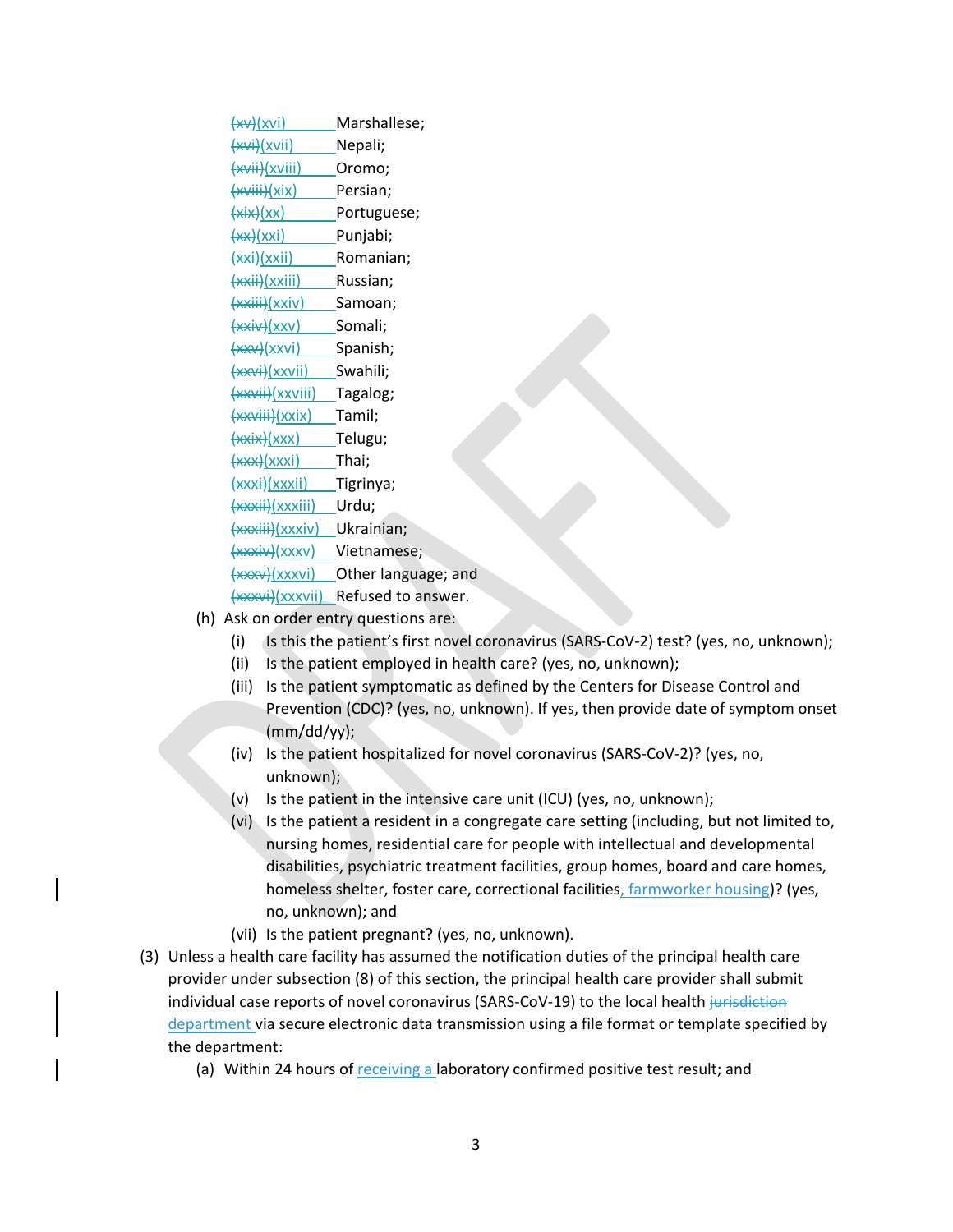- (b) Following the requirements of this section, WAC 246‐101‐105, and WAC 246‐101‐120; excluding the requirements in WAC 246‐101‐105(10).
- (4) The local health officer may waive or partially waive subsection (3) of this section if the local health officer determines individual case reports of novel coronavirus (SARS‐CoV‐19) submitted by health care providers are not needed and are not promoting public health for any reason, including, but not limited to, the local health jurisdiction-department being unable to process the volume of case reports. The local health officer shall notify health care providers upon their determination.
- (5) A health care facility shall submit individual case reports of novel coronavirus (SARS‐CoV‐2) to the local health jurisdiction department via secure electronic data transmission using a file format or template specified by the department:
	- (a) Within 24 hours of receiving a laboratory confirmed positive test result; and (b) Following the requirements of this section, WAC 246‐101‐305, and WAC 246‐101‐320; excluding the requirement in WAC 246‐101‐305(4).
- (6) Health care providers and health care facilities shall provide the local health jurisdiction department with the information identified in Column A of Table 1 in this section for individual case reports concerning novel coronavirus (SARS‐CoV‐2).
- (7) The local health officer may waive or partially waive subsection (5) of this section if the local health officer determines individual case reports of novel coronavirus (SARS‐CoV‐19) submitted by health care facilities are not needed and are not promoting public health for any reason, including, but not limited to, the local health jurisdiction-department being unable to process the volume of case reports. The local health officer shall notify health care facilities upon their determination.
- (8) A health care facility may assume the notification requirements established in this section for a health care provider practicing within the health care facility.
- (9) A health care facility shall not assume the notification requirements established in this section for a laboratory that is a component of the health care facility.
- (10)Health care providers and health care facilities shall provide the laboratory with the information identified in Column A of Table 1 in this section for each test ordered for novel coronavirus (SARS‐CoV‐2).
- (11)For specimens associated with novel coronavirus (SARS‐CoV‐2) sent to a laboratory outside of Washington state, health care providers, health care facilities, and laboratories shall provide the out of state laboratory with a copy of chapter 246-101 WAC the information under this section and WAC 246-101-220 if they arrange for the out of state laboratory to report the test results under consistent with WAC 246‐101‐105(5)(a), WAC 246‐101‐205(1)(f)(i), or WAC 246‐101‐ 305(1)(e)(i) to the local health department as required under subsection (12).
- (12) A laboratory director shall submit individual case reports of positive, negative, and indeterminate test results for novel coronavirus (SARS-CoV-2) to the local health jurisdiction department via secure electronic data transmission using a file format or template specified by the department:
	- (a) Within 24 hours; and
	- (b) Following the requirements of this section, WAC 246‐101‐205, and WAC 246‐101‐230; excluding the requirements in WAC 246‐101‐205(3).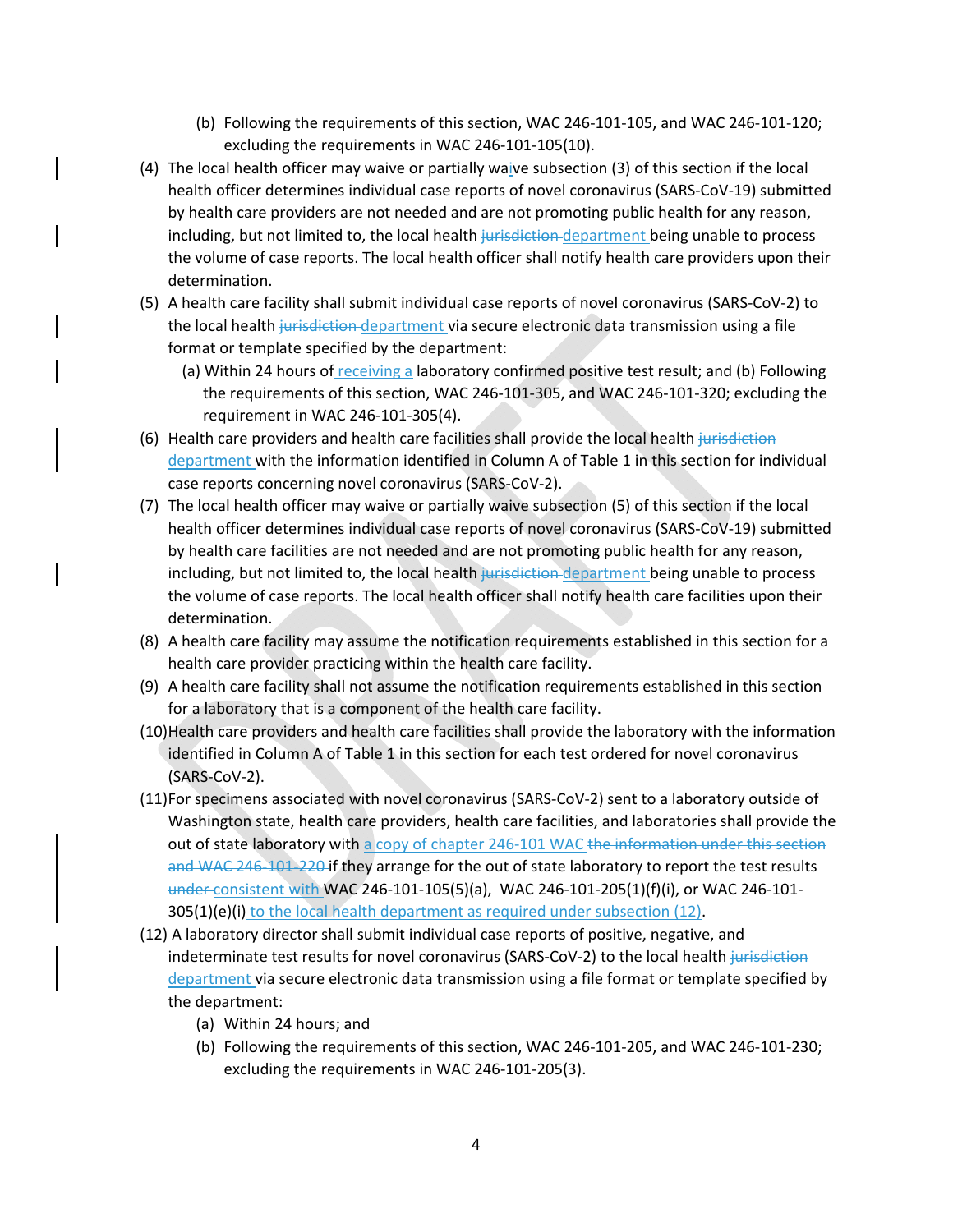- (13)A laboratory director shall provide the information identified in Column B of Table 1 in this section to the local health jurisdiction department with each novel coronavirus (SARS-CoV-2) laboratory report.
- (14)A laboratory director, upon request by the local health jurisdiction department or the department, shall submit novel coronavirus (SARS‐CoV‐2) presumptive positive isolates or, if no isolate is available, the specimen associated the with presumptive positive result to the Washington state public health laboratories within two business days of request. Specimens shall be sent to:

Washington State Public Health Laboratories Washington State Department of Health 1610 N.E. 150th Street Shoreline, WA 98155.

- (15)If the local health jurisdiction department or the department requests a specimen under subsection (14) of this section, a laboratory director shall provide the Washington state public health laboratories with the information identified in Column C of Table 1 in this section with each specimen submitted.
- (16)When referring a specimen to another laboratory for a test for novel coronavirus (SARS‐CoV‐2), a laboratory director shall provide the reference laboratory with the information identified in Column D of Table 1 in this section for each test referral.
- (17)A local health jurisdiction department shall, using a secure electronic disease surveillance system:
	- (a) Notify the department immediately upon receiving a case report of positive, negative, or indeterminate test results of for novel coronavirus (SARS-CoV-2); and
	- (b) Submit individual investigation reports of novel coronavirus (SARS‐CoV‐2) to the department immediately upon completinged the case investigation.
- (18) Notifications required under subsection (17)(a) of this section must include the information identified in Column E of Table 1 in this section.
- (19)Investigation reports required under subsection (17)(b) of this section must include the information identified in Column F of Table 1 of this section.
- (20)A local health jurisdiction department shall immediately reassign cases to the department upon determining the patient who is the subject of the case:
	- (a) Is a resident of another local health jurisdictiondepartment; or
	- (a) Resides outside Washington state.

(21) A local health jurisdictiondepartment, upon consultation with the department, may forward novel coronavirus (SARS‐CoV‐2) individual case reports submitted by laboratories, health care providers, and health care facilities to the department for data entry and processing.

(22) The local health officer or the state health officer may request additional information of epidemiological or public health value when conducting a case investigation or otherwise for prevention and control of a specific notifiable condition.

**Table 1 (Required Reporting for Health Care Providers, Health Care Facilities, Laboratories, and Local Health JurisdictionsDepartments)**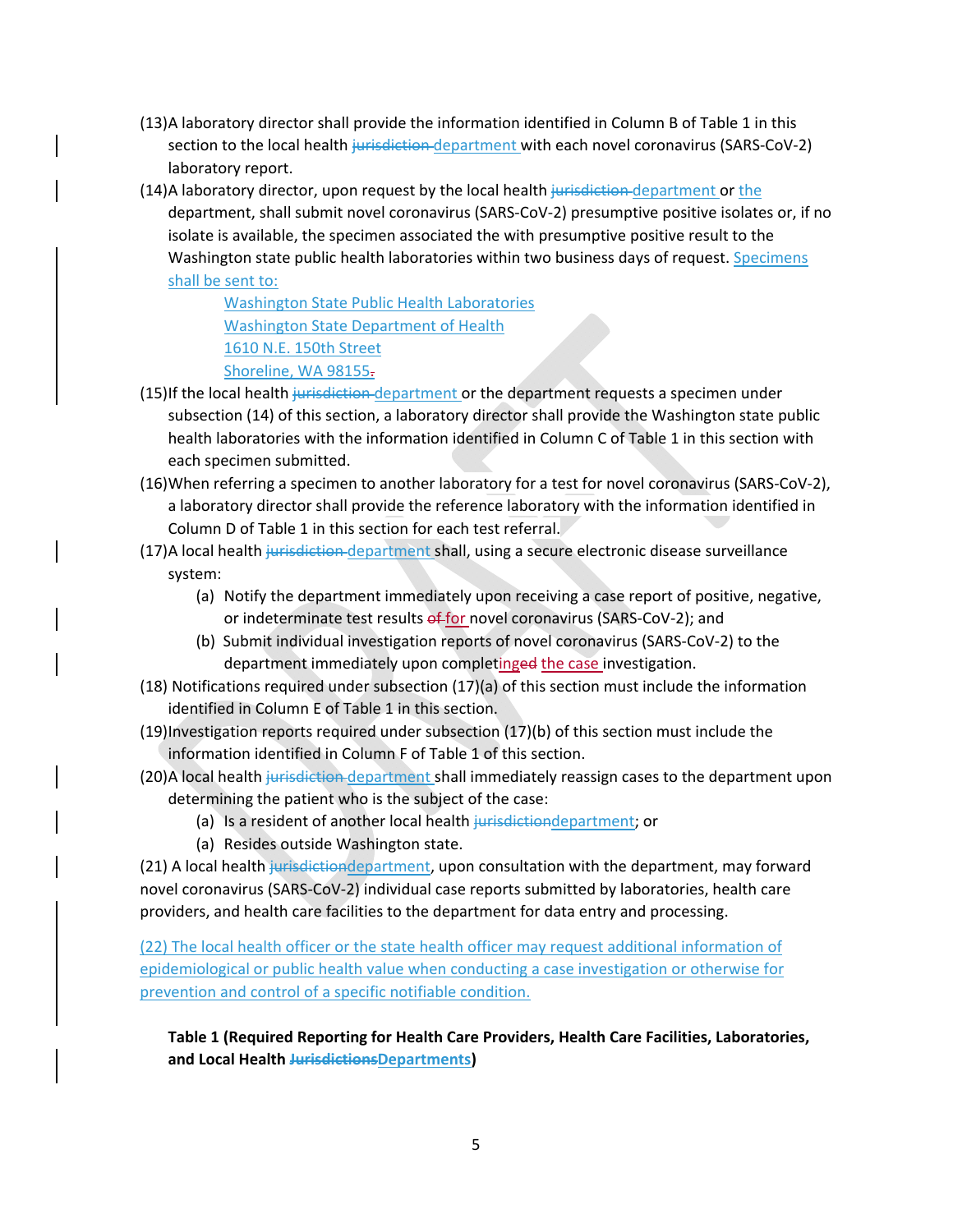|                           | <b>Column A:</b>   | <b>Column B:</b>   | <b>Column C:</b>          | <b>Column D:</b>   | <b>Column E:</b>   | <b>Column F:</b>   |
|---------------------------|--------------------|--------------------|---------------------------|--------------------|--------------------|--------------------|
|                           | <b>Health care</b> | Laboratory         | Laboratory                | Laboratory         | <b>LHJ-Local</b>   | <b>LHJ-Local</b>   |
|                           | providers          | director           | director                  | director           | health             | health             |
|                           | and health         | shall              | shall                     | shall              | department         | department         |
|                           | care               | provide the        | provide the               | provide the        | notifications      | investigation      |
|                           | facilities         | <b>LHJ-local</b>   | department                | following          | to the             | reports to         |
|                           | shall              | health             | with the                  | information        | department         | the                |
|                           | provide the        | department         | following                 | when               | must               | department         |
|                           | following          | with the           | information               | referring a        | include:           | must               |
|                           | information        | following          | with each                 | specimen           |                    | include:           |
|                           | to the LHJ         | information        | specimen                  | to another         |                    |                    |
|                           | local health       | with each          | submitted:                | laboratory:        |                    |                    |
|                           | department         | laboratory         |                           |                    |                    |                    |
|                           | with each          | report:            |                           |                    |                    |                    |
|                           | case report,       |                    |                           |                    |                    |                    |
|                           | and to the         |                    |                           |                    |                    |                    |
|                           | laboratory         |                    |                           |                    |                    |                    |
|                           | with each          |                    |                           |                    |                    |                    |
|                           | test               |                    |                           |                    |                    |                    |
|                           | ordered:           |                    |                           |                    |                    |                    |
| Patient's name            | X                  | $\mathsf{X}$       | $\pmb{\times}$            | X                  | $\pmb{\mathsf{X}}$ | $\pmb{\times}$     |
| Patient's notifiable      | $\pmb{\mathsf{X}}$ | $\pmb{\mathsf{X}}$ | $\boldsymbol{\mathsf{X}}$ | X                  | $\pmb{\mathsf{X}}$ | $\pmb{\times}$     |
| condition                 |                    |                    |                           |                    |                    |                    |
| Patient's date of birth,  | X                  | X                  | $\sf X$                   | $\mathsf{X}$       | $\mathsf X$        | $\pmb{\mathsf{X}}$ |
| or if-not available,      |                    |                    |                           |                    |                    |                    |
| patient's age             |                    |                    |                           |                    |                    |                    |
| Patient's sex             | X                  | X                  | $\boldsymbol{\mathsf{X}}$ | X                  | $\pmb{\mathsf{X}}$ | X                  |
| Patient's race, using the | $\mathsf{X}$       | Χ                  | Χ                         | X                  | $\pmb{\mathsf{X}}$ | $\pmb{\mathsf{X}}$ |
| categories described in   |                    |                    |                           |                    |                    |                    |
| subsection 2(e) of this   |                    |                    |                           |                    |                    |                    |
| section                   |                    |                    |                           |                    |                    |                    |
| Patient's ethnicity,      | Χ                  | $\pmb{\mathsf{X}}$ | X                         | $\pmb{\mathsf{X}}$ | $\pmb{\mathsf{X}}$ | X                  |
| using the categories      |                    |                    |                           |                    |                    |                    |
| described in subsection   |                    |                    |                           |                    |                    |                    |
| 2(f) of this section      |                    |                    |                           |                    |                    |                    |
| Patient's preferred       | $\mathsf{X}$       | $\mathsf{X}$       | $\pmb{\mathsf{X}}$        | $\mathsf{X}$       | $\pmb{\mathsf{X}}$ | $\pmb{\times}$     |
| language, using the       |                    |                    |                           |                    |                    |                    |
| categories described in   |                    |                    |                           |                    |                    |                    |
| subsection 2(g) of this   |                    |                    |                           |                    |                    |                    |
| section                   |                    |                    |                           |                    |                    |                    |
| Patient's full physical   | X                  | X                  | $\mathsf X$               | $\pmb{\mathsf{X}}$ | $\mathsf{X}$       | X                  |
| address including zip     |                    |                    |                           |                    |                    |                    |
| code                      |                    |                    |                           |                    |                    |                    |
| Patient's telephone       | $\mathsf{X}$       | X                  | $\pmb{\times}$            | $\mathsf{X}$       | $\pmb{\mathsf{X}}$ | $\mathsf{X}$       |
| number                    |                    |                    |                           |                    |                    |                    |

 $\begin{array}{c} \rule{0pt}{2.5ex} \rule{0pt}{2.5ex} \rule{0pt}{2.5ex} \rule{0pt}{2.5ex} \rule{0pt}{2.5ex} \rule{0pt}{2.5ex} \rule{0pt}{2.5ex} \rule{0pt}{2.5ex} \rule{0pt}{2.5ex} \rule{0pt}{2.5ex} \rule{0pt}{2.5ex} \rule{0pt}{2.5ex} \rule{0pt}{2.5ex} \rule{0pt}{2.5ex} \rule{0pt}{2.5ex} \rule{0pt}{2.5ex} \rule{0pt}{2.5ex} \rule{0pt}{2.5ex} \rule{0pt}{2.5ex} \rule{0$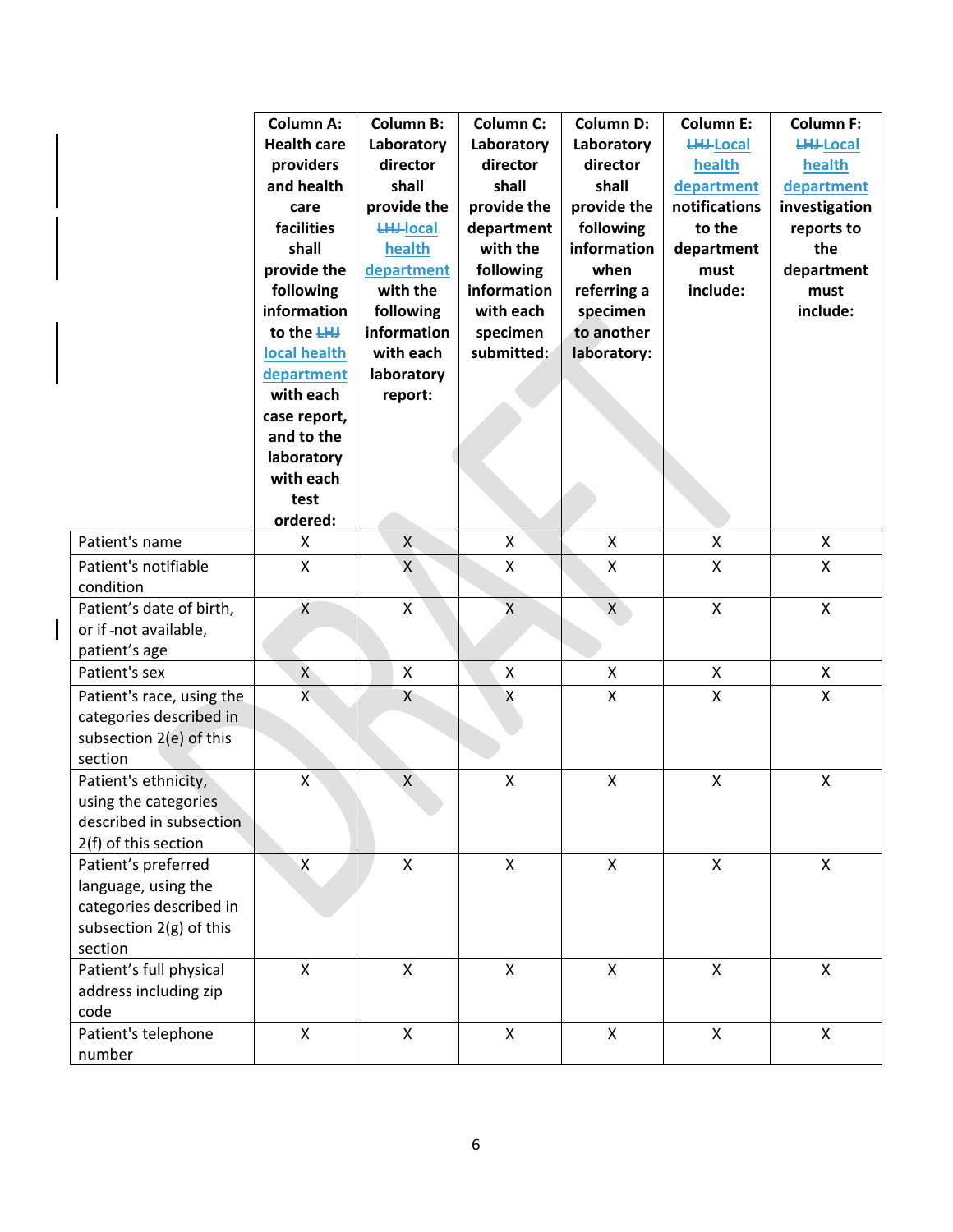| Telephone number of<br>patient's emergency<br>contact                                                                                                                                                               | $\pmb{\mathsf{X}}$ | Χ                  | $\pmb{\mathsf{X}}$ | X                  | Χ              | X              |
|---------------------------------------------------------------------------------------------------------------------------------------------------------------------------------------------------------------------|--------------------|--------------------|--------------------|--------------------|----------------|----------------|
| Initial notification<br>source                                                                                                                                                                                      |                    |                    |                    |                    | X              | X              |
| Patient's diagnosis of<br>disease or condition                                                                                                                                                                      | X                  |                    |                    |                    |                |                |
| Pertinent laboratory<br>data                                                                                                                                                                                        | $\pmb{\mathsf{X}}$ |                    |                    |                    |                |                |
| Test ordered, using<br>harmonized LOINC<br>codes provided by the<br><b>CDC</b>                                                                                                                                      |                    | X                  | X                  | X                  | $X^*$          | $X^*$          |
| Date test ordered                                                                                                                                                                                                   |                    | $\mathsf{X}$       | X                  | X                  | $X^*$          | $\mathsf{X}^*$ |
| Device identifier                                                                                                                                                                                                   |                    | X                  | $\mathsf{X}$       |                    | $X^*$          | $\mathsf{X}^*$ |
| Type of specimen<br>tested                                                                                                                                                                                          | $\pmb{\mathsf{X}}$ | X                  | $\pmb{\mathsf{X}}$ | X                  | $X^*$          | X*             |
| Specimen source, using<br>appropriate SNOMED-<br>CT, or equivalently<br>detailed laboratory<br>local codes, or a<br>specimen-specific<br>LOINC code for test                                                        |                    | $\mathsf{X}$       | X                  | $\pmb{\times}$     | $\mathsf{X}^*$ | $\mathsf{X}^*$ |
| performed                                                                                                                                                                                                           |                    |                    |                    |                    |                |                |
| Date of specimen<br>collection                                                                                                                                                                                      | Χ                  | Χ                  | $\mathsf{X}$       | $\pmb{\mathsf{X}}$ | $\mathsf{X}$   | $\mathsf{X}$   |
| Date specimen received                                                                                                                                                                                              |                    | $\mathsf X$        | $\pmb{\mathsf{X}}$ |                    | $X^*$          | $\mathsf{X}^*$ |
| by reporting laboratory                                                                                                                                                                                             |                    |                    |                    |                    |                |                |
| Accession number or<br>specimen ID                                                                                                                                                                                  |                    | X                  | $\pmb{\mathsf{X}}$ |                    | $X^*$          | $X^*$          |
| Test performed and<br>result, using<br>appropriate LOINC and<br>SNOMED codes, as<br>defined by the<br>Laboratory in Vitro<br>Diagnostics (LIVD) Test<br>Code Mapping for<br>SARS-CoV-2 tests<br>provided by the CDC |                    | $\pmb{\mathsf{X}}$ | $\pmb{\mathsf{X}}$ |                    | $X^*$          | $X^*$          |
| Test result date                                                                                                                                                                                                    |                    | X                  | $\pmb{\times}$     |                    | $X^*$          | $X^*$          |
| Condition symptom<br>onset date (preferred),<br>or alternatively,<br>diagnosis date                                                                                                                                 |                    |                    |                    |                    |                | X              |